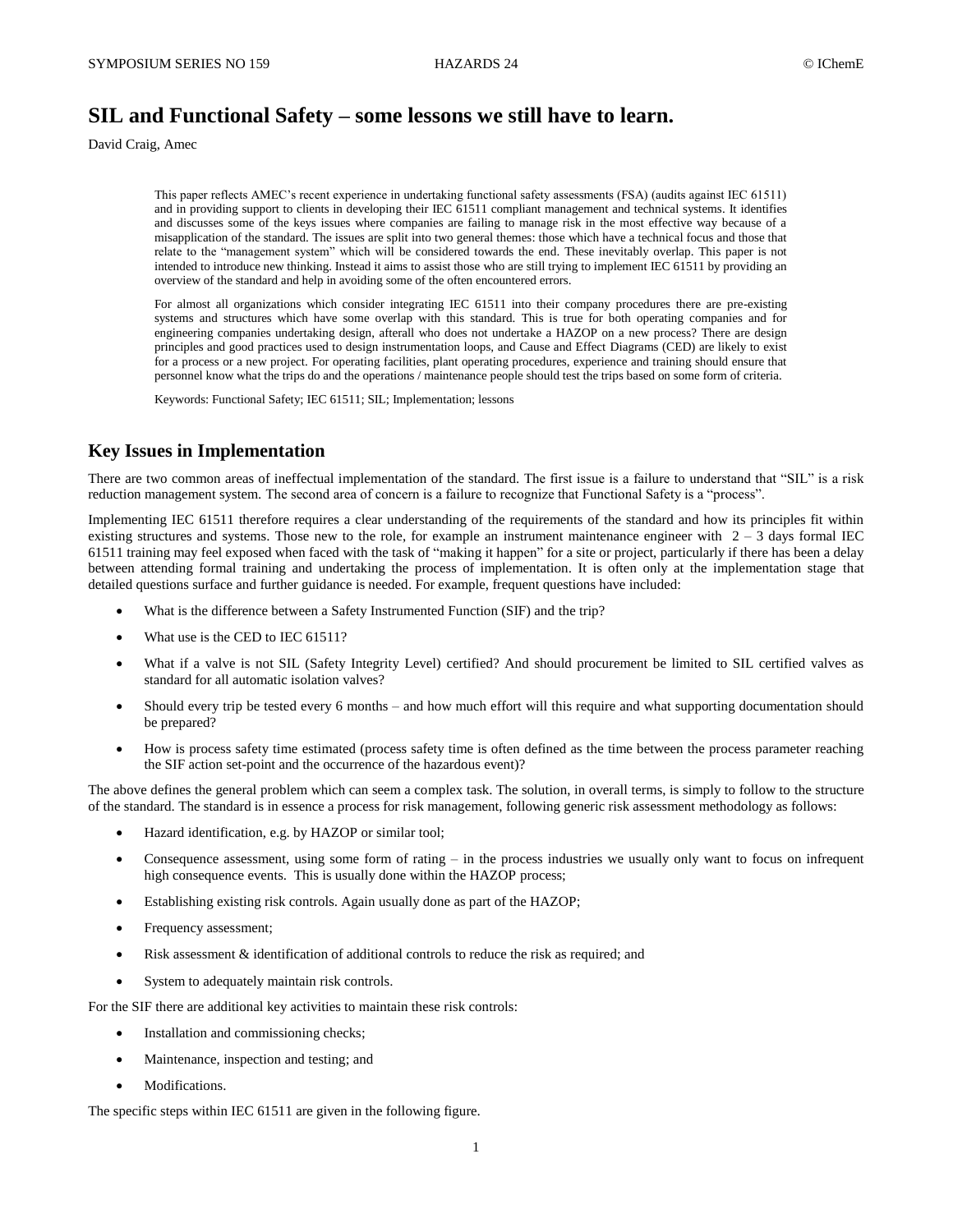

- 
- Consequence assessment
- Establishing existing risk controls
- Frequency Assessment
- Risk Assessment & identification of additional controls to reduce the risk as required
- **System to adequately** maintain risk controls.

# **Initiating the IEC 61511 Implementation Process**

The temptation may be to start where the site or a project has perceived strength. If the instrument engineer has this task then the perception could be that the CED may be the best place to start as it defines the actions for every trip system. This approach however has two key downfalls. First the CED contains a lot of non safety critical trips (for safety also read environmental or commercial impacts). Secondly the CED may not identify all the risk control measures required. To illustrate the point:

Case A.

A speciality chemical company has two complex reactor systems on a plant.

CED Size: 40 inputs with 80 Outputs

Inputs typically activate 6 or more outputs.

Each output typically has 10 or so inputs.

After a robust HAZOP and Layer Of Protection Analysis (LOPA) the SIF were defined as: 6 SIF with 1 input and 1 or 2 outputs. Of these 50% needed either a new input or new output (these were new instruments).

The number and size of the SIFs are much smaller than the CED, around 10% of the size. (For other process applications this may be a higher percentage).

Also new SIFs are needed which are not on the CED. This suggests that either:

- The earlier HAZOPs may have failed to identify some problems;
- The risk assessment (LOPA in this example) identified that further risk reduction measures were needed to meet the risk target which had not been identified in an earlier HAZOP (or similar process); or
- Process / plant changes had occurred and the change management procedures were not sufficiently robust to identify the increase in risk.

The above illustrates that the CED is not suitably sufficient in identifying SIF. Most critically it is not necessarily a good basis for risk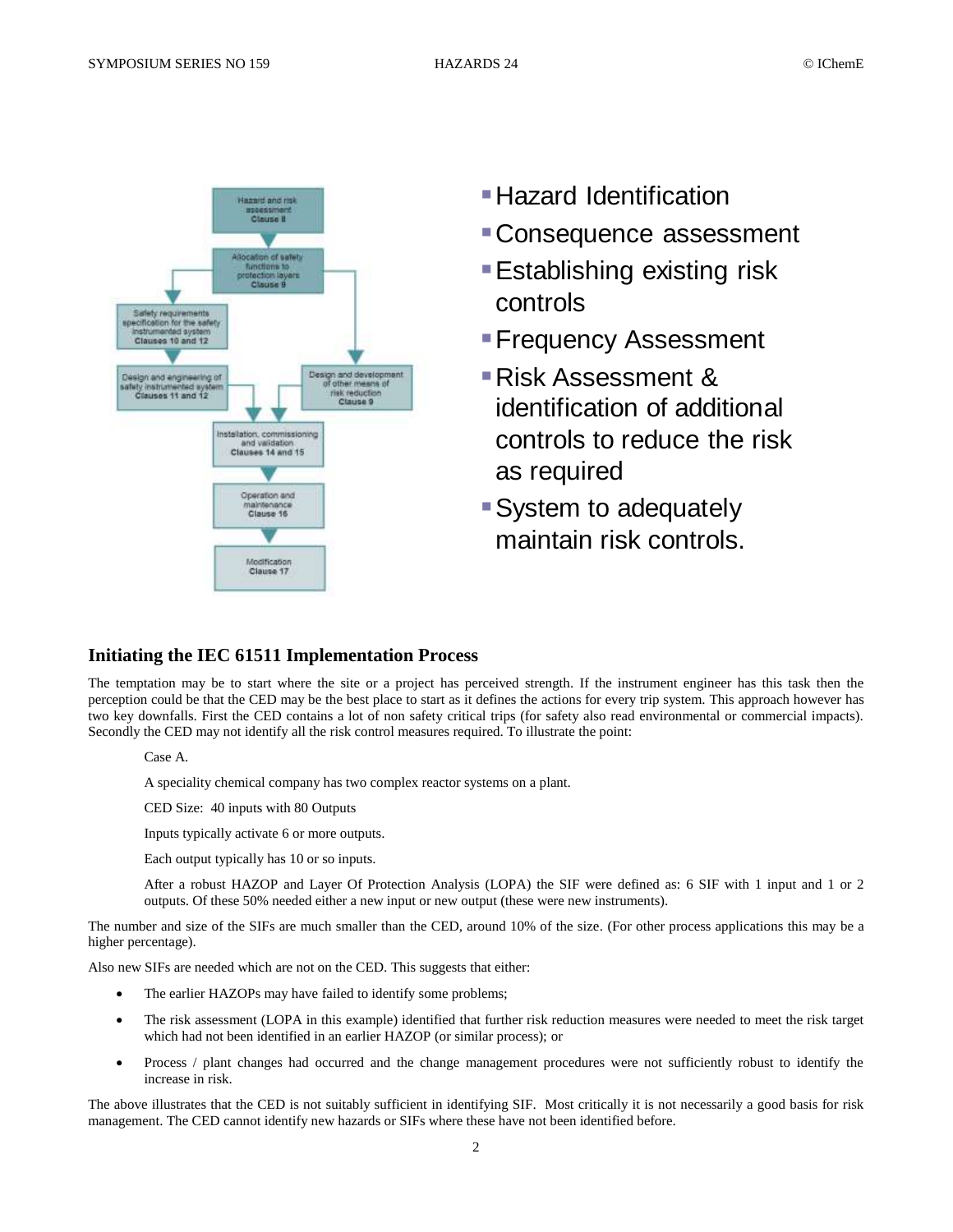The above is a failure to recognize that functional safety is a "process". Like a chemical plant design project it has distinct steps which feed into one another and each must be well implemented or the complete project will fail. If the conceptual design has a flaw and it is only identified when it is commissioned then the effort to fix the problem may be considerable. Both plant design and 61511 are largely linear processes. Hence recognising the structure of IEC 61511 is important. Any existing assessments or studies are only useful if the input into the study is robust. Otherwise the old cliché is true: rubbish in; rubbish out.

**Key learning point 1**: the CED is often much larger than the SIF requirements and may not include all the SIFs dependent on the robustness of the HAZOP and risk assessment the CED is based on.

**Key learning point 2:** the implementation of IEC 61511 must follow the logical sequence in the standard.

## **Hazard identification and risk assessment**

The level of detail and clarity of HAZOPs underpinning the process will have a significant impact on the quality of the implemented IEC 61511 system, and the efficiency with which it can be completed. Ideally in establishing the approach for a HAZOP, consideration should also be given to how it can best provide necessary input for IEC 61511 purposes. Adding consequence rating into the HAZOP, for example, enables HAZOP teams to easily identify the high hazard scenarios for further risk assessment using LOPA. The HAZOP needs to be sufficiently detailed to ensure that all the causes of a major accident hazard (MAH) are identified. This includes recording all valve and equipment tags. Identifying all the causes establishes the demand rate on the SIF.

Considerable efficiencies can be made in our experience when an integrated HAZOP / LOPA approach is used. Software is available which can be configured to copy data direct from HAZOP to LOPA worksheets for more detailed assessment. If the LOPA is undertaken within 2 to 3 weeks of the HAZOP using the same team, the time required for the LOPA can be dramatically minimised.

**Key learning point 3:** the HAZOP / LOPA processes should be fully consistent with each other (much of the HAZOP information is useful for the LOPA) and, where integrated significant time savings may be achieved.

## **The SIL Determination Process**

The LOPA team is often best place to define the exact functionality of any SIF identified, if competent and well selected to represent all disciplines. The team should know exactly what it must do to make the process safe and this is an excellent opportunity to capture this requirement.

Two approaches are commonly used for SIL determination: Risk Graph and LOPA. Risk Graph is sometimes seen as a more rapid, screening tool but can lead to conservative estimations.

LOPA is often considered more rigorous but perceived to be time consuming by some. Measures can be taken to address some of these issues, for example Risk Graph (as described in IEC 61511) can be made more sophisticated but this simply makes it more time consuming and similar to LOPA. A very effective mechanism to reduce time is to integrate the HAZOP and SIL determination process.

The SIL determination process itself has limitations. The timing of the sessions is important, as are the nature of the hazards revealed by a HAZOP. There is little benefit undertaking a SIL determination if the design needs to be reviewed as a result of the HAZOP, nor can SIL determination contribute to scenarios where the cause is long term such as corrosion where the risk needs to be managed through a suitable asset integrity program rather than a SIF. In addition very high consequence or interdependent events need a more detailed risk assessment, possibly using Fault Tree or Quantified Risk Assessment methods. For example, appropriate consideration of potential escalations may not be possible within a SIL workshop due to the complexities involved. If a fire or explosion could result in subsequently large fires or explosions which consequence should be assessed, the initial event or the final event? The probability (and significance) of an escalated event occurring may depend on a range of factors such as wind speed and direction and can become too complex for the HAZOP/ LOPA team to assess, and may be best considered in more detail outside of the workshop environment.

This also introduces the question of how to deal with general mitigation measures such as fire and toxic gas systems and blow-down systems. In some simple cases these could be incorporated into the SIL determination. However, for large or high pressure gas and oil processes the effectiveness of these systems preventing an escalation event must be very carefully considered. Again the complexity of the scenario may prevent the HAZOP/ LOPA team being able to complete the assessment without more detailed subsequent analysis.

**Key learning point 4:** the scope and limitations of the SIL determination methodology must suit the processes being studied. Where fire and explosion risks are considered the issue of escalation events must be well thought through and consistently applied. It may be that detailed quantitative methodologies are more useful in considering the benefits of fire and gas detection systems.

#### **Target Risk Criteria**

One key feature of the SIL determination process is the Risk Target. It should be considered in appropriate detail, justifiable and clearly defined. If these criteria are not correctly calibrated then the SIL target for every SIF will either be too low or too high. These risk target values will depend on the regulatory environment and / or the corporate approach to risk.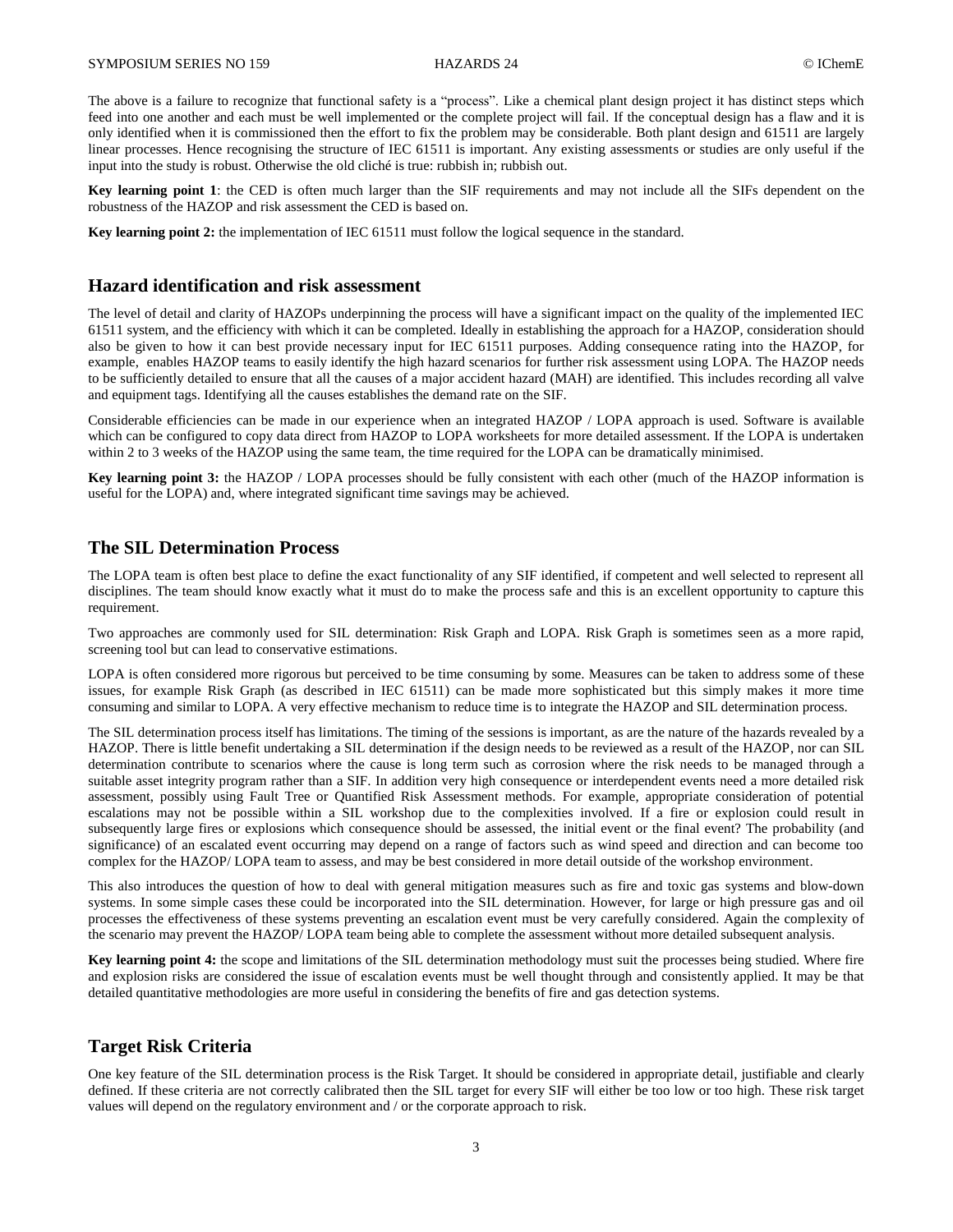**Key learning point 5:** the risk criteria used in the SIL determination should be well thought through, justifiable and clearly defined.

#### **Effective Safety Requirement Specifications (SRS)**

The next step is to define the Safety Requirement Specification (SRS). This is often omitted yet is critical for definition and communication. Two case studies below illustrate the need for the SRS.

Case B.

On a 15 year old plant an item of equipment is protected by a high temperature trip, low feed flow trip and two instrumented pressure relief systems (a very low differential pressure and materials of construction issues prevent the use of conventional pressure relief valves being used). A SIL verification PFD calculation is undertaken by an experienced instrument engineer who had been involved in the plant design. A risk reduction factor of 5 is estimated which is considered low (by by 2 orders of magnitude) by the site process engineer. The discrepancy arises because the instrument engineer assumes all four trips are needed to make the plant safe. The process engineer knows this to be incorrect and that only one trip system or one relief system is required to make the plant safe. Case B assumes site operation in the early 1990s before the SRS concept was in place at the site.

Case C.

The SIF design has occurred before the SRS had been fully generated. The process engineer specified that the response time should be 0.5sec. This led to a useful discussion between the process and instrument engineers.

In the first case the instrument engineer knew what the SIF did, understood the process in general terms but the degree of redundancy in the SIFs had not been clearly documented. A key function of the SRS is to define the SIF or SIFs that make the plant safe. The level of redundancy must be clear. Other actions may also be specified which are not part of the SIF.

In the second case the initial process safety time estimate was extremely low and had to be revisited by the process engineer. The SIF could not respond in the available time. If the SIF cannot be designed to achieve all the necessary requirements of the SRS the process design should be reviewed and alternative risk control options generated.

The SRS requires all the interested parties (process safety, process engineering, instrumentation, and production, maintenance) to document and agree what is required of the SIF. This includes response time and the operator interface: alarms, reset requirements etc. For SIF test intervals the "default" case for 1 year may not apply. Oil installations, steel works and some processes (e.g. sulphuric acid plants) only have a main shut-down every 2 to 3years.

**Key learning point 6**: use the SRS as a communication tool to agree the SIF requirements with all the stakeholders.

# **SIL Verification**

The SIF loop design must comply with the SRS. Then the SIL verification can be undertaken.

This is generally well understood in concept and most formal courses examine this requirement. There is the need to ensure both requirements (PFD and Architecture) are included in the verification. Again this should be well documented for auditing purposes and for future modifications if required.

## **Installation and commissioning**

Installation and commissioning activities should be designed to check that the SIF complies with the SRS. Does the system function correctly? This should consider not only the pre-commissioning conditions (ambient temperature and pressure with no process fluids) but also, as far as possible, normal process conditions. For example if a valve closes on a high pressure flammable gas pipeline, can the functional test be replicated at high pressure with an inert gas before the process gas is added? If a SIF has a relatively short process safe time, how quickly does the system respond during the commissioning? If the response time is a few seconds validating this needs to be considered carefully, especially if the instruments and isolation valves are physically far apart? There is also a need to check reset requirements work for all SIFs.

For a SIF everything should go into more detail from design through installation and commissioning to operations/testing and modification. Hence the SIF installation and commissioning checks should be significantly more comprehensive than other instrumentation.

**Key learning point 7**: installation and commissioning checks on SIFs should be comprehensive and establish the SIF complies with the SRS in conditions corresponding as closely as practicable to normal operating.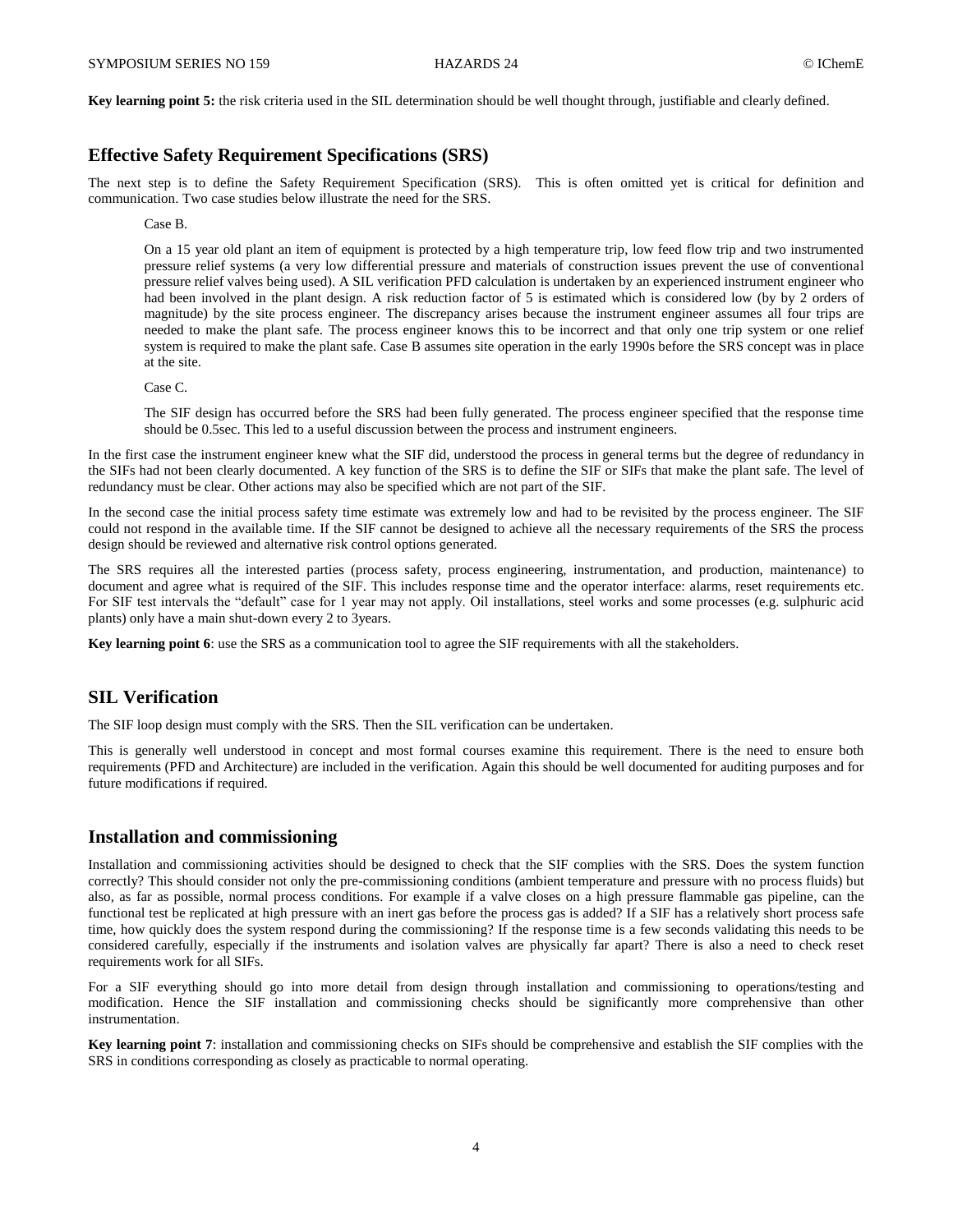#### **Risk management system**

The above describes some of the technical issues which need to be addressed when implementing IEC 61511. However, of equal significance is the need to recognise that this standard is in effect a risk management tool. This immediately leads to three conclusions:

- It requires a management system it needs competent people, procedures and to following the structure of a management system (e.g. HSG 65);
- It is not the only risk management tool. It should be used appropriately; and
- Risk reduction is the primary function of the standard any other benefits are subordinate to this purpose. As engineers we gravitate to technical nuts and bolts and can critically miss the "big picture".

IEC 61511 covers a range of activities from process design and process safety (HAZOP, SIL determination) though to Instrument design and ultimately maintenance. Operations also need to be strongly involved in the system. The key features of the functional safety management system are:

- Structured and unified, not a collection of disparate procedures followed by individual engineering disciplines;
- Follows the "Deeming cycle": Plan, Do, Check, Act. The activities must be designed to be audited (functional safety assessment). Performance must be reviewed (e.g. via Process Safety Performance Indicators, PSPIs); and
- Seen as a continuing activity and not just a project with a discrete activity, e.g. "calculate a few SILs". Testing, maintenance and control of modifications all need to be integral to the whole process.

Other issues such as competency and communication must be addressed.

**Key learning point 8:** there is a need for a full management system and not just a procedure to determine the target SIL and then verify it.

# **Ownership**

Ownership and responsibility of the management system is a difficult choice. "Safety Instrumented Systems" automatically suggests it falls within the scope of either the "Safety" or "Instrument" departments, probably the latter. However, it is very much a cross functional activity. It requires Process design, Process Safety (or Technical Risk Management), Instrument design, Operations and Instrument Maintenance. But for some sites these functions may be small with limited resource and level of competency.

Who should manage the system? The initial phases of IEC 61511 are process safety lead but the main design and on going activities are predominately instrumentation tasks. Who ever, is responsible for the functional safety management system must be senior enough to be able to influence all the disciplines affected by the requirements of the standard. The individual must also have a sufficient grasp of the entire scope of the standard and have a secure understanding of risk management.

The management system is required to ensure that all the necessary parties are involved at the correct time and in event of noncompliance that the right individual is informed to assess and correct the problem.

Critical to the overall effectiveness of the functional safety management system are clear consistent, unified procedures.

**Key learning point 9:** the functional safety management is a cross functional activity. No one individual will have the skill set to execute all the procedures involved. The management system must involve a range of functions at the correct time in the procedure.

#### **Functional Safety Assessments**

A Functional Safety Assessment (FSA) is in effect the audit process within the functional safety management system. It is intended to assess if each step of the process is compliant with IEC 61511. The fundamental requirement here is that there is sufficient documentation to justify and explain what has occurred. For operating sites or engineering projects there is often a tendency to document a result without detailing the method, demonstrating competency of those involved and listing the key inputs to a report. One simple example is that the scenario used in the LOPA should have the HAZOP scenario reference included demonstrating the link between the hazard identification process (HAZOP) and the risk assessment process (SIL determination).

**Key learning point 10:** the functional safety management processes should be sufficiently well documented that an external auditor (functional safety assessor) can assess compliance against the standard.

#### **Conclusion**

The above issues have been encountered at a range of facilities and both design and operational phases.

Each of the issues can be readily solved with structured planning and considered attention to the process.